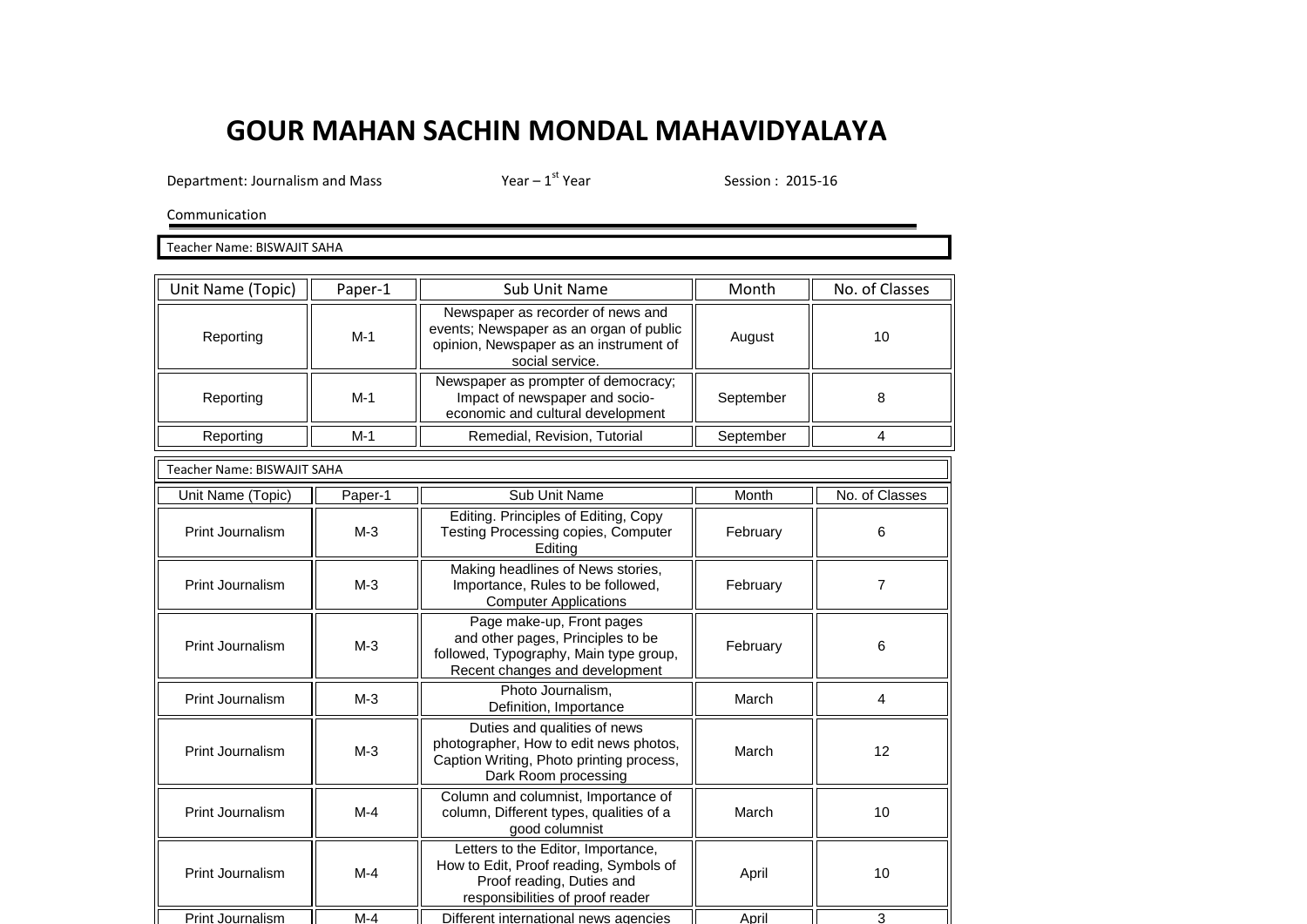## **SACHIN MANDAL MAHAVIDYALAYA**

Department: Journalism and Mass Year – 2<sup>nd</sup>Year

Session : 2015-16

Communication

Teacher Name: BISWAJIT SAHA

| Unit Name (Topic)            | Paper-II | Sub Unit Name                                                                                                                                                                                                                                                                                                                                                 | Month     | No. of Classes |
|------------------------------|----------|---------------------------------------------------------------------------------------------------------------------------------------------------------------------------------------------------------------------------------------------------------------------------------------------------------------------------------------------------------------|-----------|----------------|
| Media Management             | M-I      | Newspaper as a business enterprise and its public<br>service role, Indian Experience, Ownership of<br>newspaper, Different types in India, Main features                                                                                                                                                                                                      | August    | 10             |
| Media Management             | $M-I$    | Sources of revenue of newspapers, Scope in India,<br>Circulation of newspapers, Circulation factors,<br>geographical factor, Social factor, Economic,<br>Technological factor, promoting circulation,<br>Newspaper's policy                                                                                                                                   | September | 12             |
| <b>Newspaper Circulation</b> | M-II     | Circulation department;<br>Organisation; Functions; Duties and responsibilities of<br>the circulation manager;                                                                                                                                                                                                                                                | September | 7              |
| Advertisement                | M-II     | ABCj Advertisement department of a newspaper,<br>Administration of ad department, Duties and<br>responsibilities; Different types of advertisement in<br>newspapers; Classified and display; Newspaper as a<br>medium of advertisement; advertising definition,<br>types, Advertisement, medium different types and<br>relative advantage, Selection Criteria | October   | 12             |
| Advertisement                | $M-II$   | Ethics in advertising; Market Research; Brand<br>Positioning; Creative<br>Strategy; Market and its segmentation; Sales<br>promotion                                                                                                                                                                                                                           | November  | 8              |
| Advertisement                | M-II     | Advertising agencies;<br>Structure, function functionaries, Client-agencies<br>relationship, Copy writing, Types of copies, How to<br>prepare, Principles of writing main features, Cop[y<br>Writer, qualities Duties, Responsibilities, Copy for<br>electronic and print media, Ad administration and<br><b>Video Production</b>                             | December  | 16             |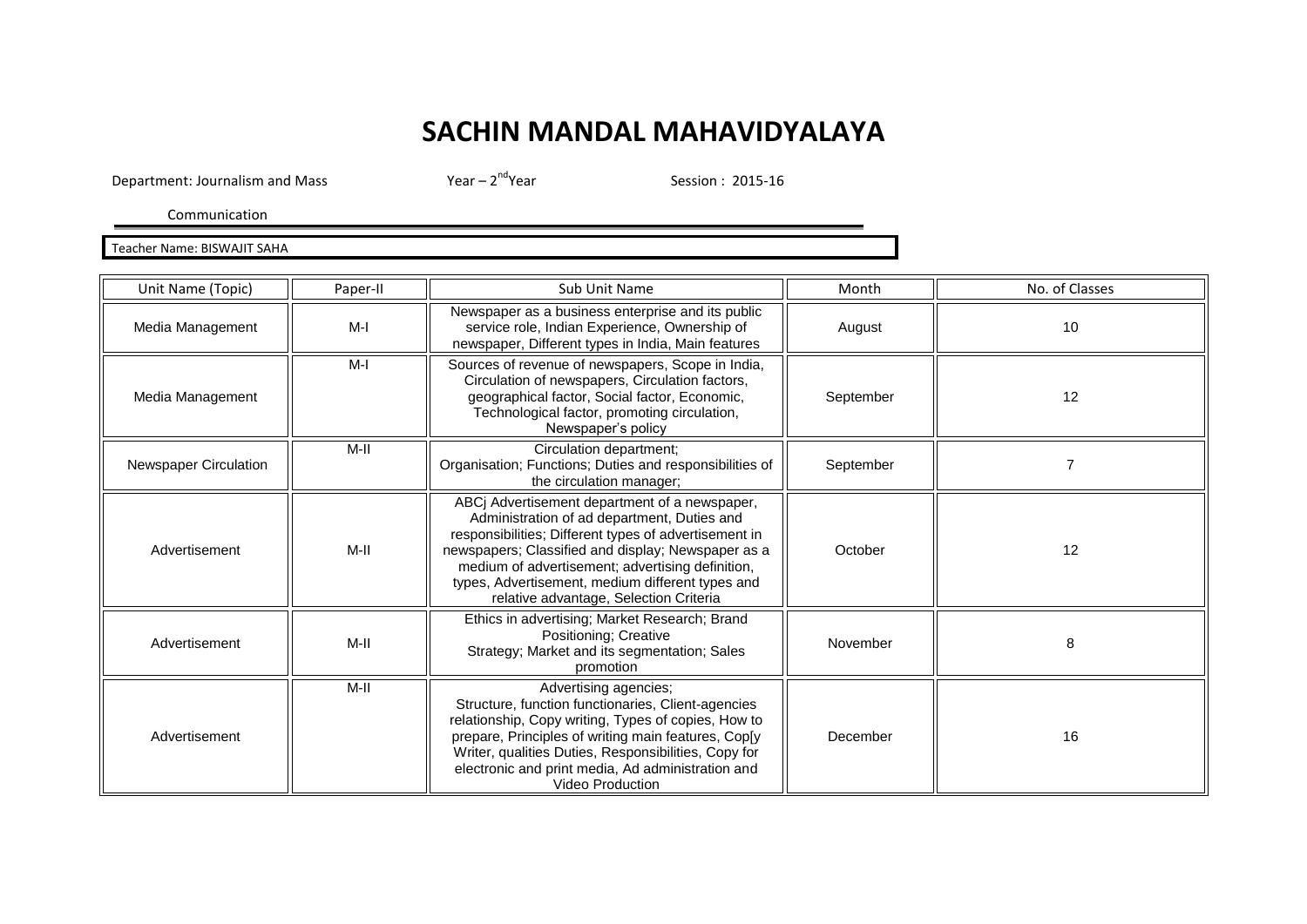| <b>Public Relation</b>                     | M-III      | Public Relation, Definition, Publics, in PR, Importance<br>of PR, PRO, Quality and duty, Pr in Public and Private<br>sector, Press release, Press Conference, Press<br>rejoinder Corporate PR | January  | 12             |
|--------------------------------------------|------------|-----------------------------------------------------------------------------------------------------------------------------------------------------------------------------------------------|----------|----------------|
| Media Management                           | $   -$     | Media Management Revision, Tutorials, Remedial                                                                                                                                                | January  | 4              |
| Media Management                           | $  $ -     | Advertising Revision, Tutorial<br>Remedial                                                                                                                                                    | February | 6              |
| Media Management                           | $  $ -     | Public<br>Relation, Revision, Tutorial, Remedial                                                                                                                                              | February | 6              |
| Teacher Name: BISWAJIT SAHA                |            |                                                                                                                                                                                               |          |                |
| Unit Name (Topic)                          | Paper-III  | Sub Unit Name                                                                                                                                                                                 | Month    | No. of Classes |
| Indian Constitution,<br>Economy, Press Law | M-I and II | Indian Constitution, Main Feature, Fundamental<br>Rights, President of India, Power and Position, Prime<br>Minister, Power and position, Chief Minister, Governor                             | February | $\overline{7}$ |
| Indian Constitution,<br>Economy, Press Law | M-land II  | Supreme Court, High Court, Local Government                                                                                                                                                   | March    | 6              |
| Indian Constitution,<br>Economy, Press Law | M-I and II | Indian Foreign Policy                                                                                                                                                                         | March    | 4              |
| Indian Constitution,<br>Economy, Press Law | M-I and II | National Economic Policy, New trends, Industrial<br>policy New trends, Finance Commission and its<br>Function, Five year plan, Objectives, Economic Policy<br>and its impact on society       | March    | 10             |
| Indian Constitution,<br>Economy, Press Law | M-I and II | Press Laws, Defamation, Contempt of Court,<br>Parliamentary Privileges,<br>Article 19 (1)A                                                                                                    | April    | 6              |
| Indian Constitution,<br>Economy, Press Law | M-I and II | Freedom of Press, Copyright Act, Official Secrets Act,<br>Working Journalists Act, Press Council of India,<br>Constitution, objectives and guidelines, Media Council<br>of India              | April    | 10             |
| Indian Constitution,<br>Economy, Press Law | M-I and II | Ethics of Journalism, Freedom and responsibility of<br>Press                                                                                                                                  | April    | 4              |
| Indian Constitution,<br>Economy, Press Law | M-I and II | Revision, Remedial, Tutorials                                                                                                                                                                 | May      | 6              |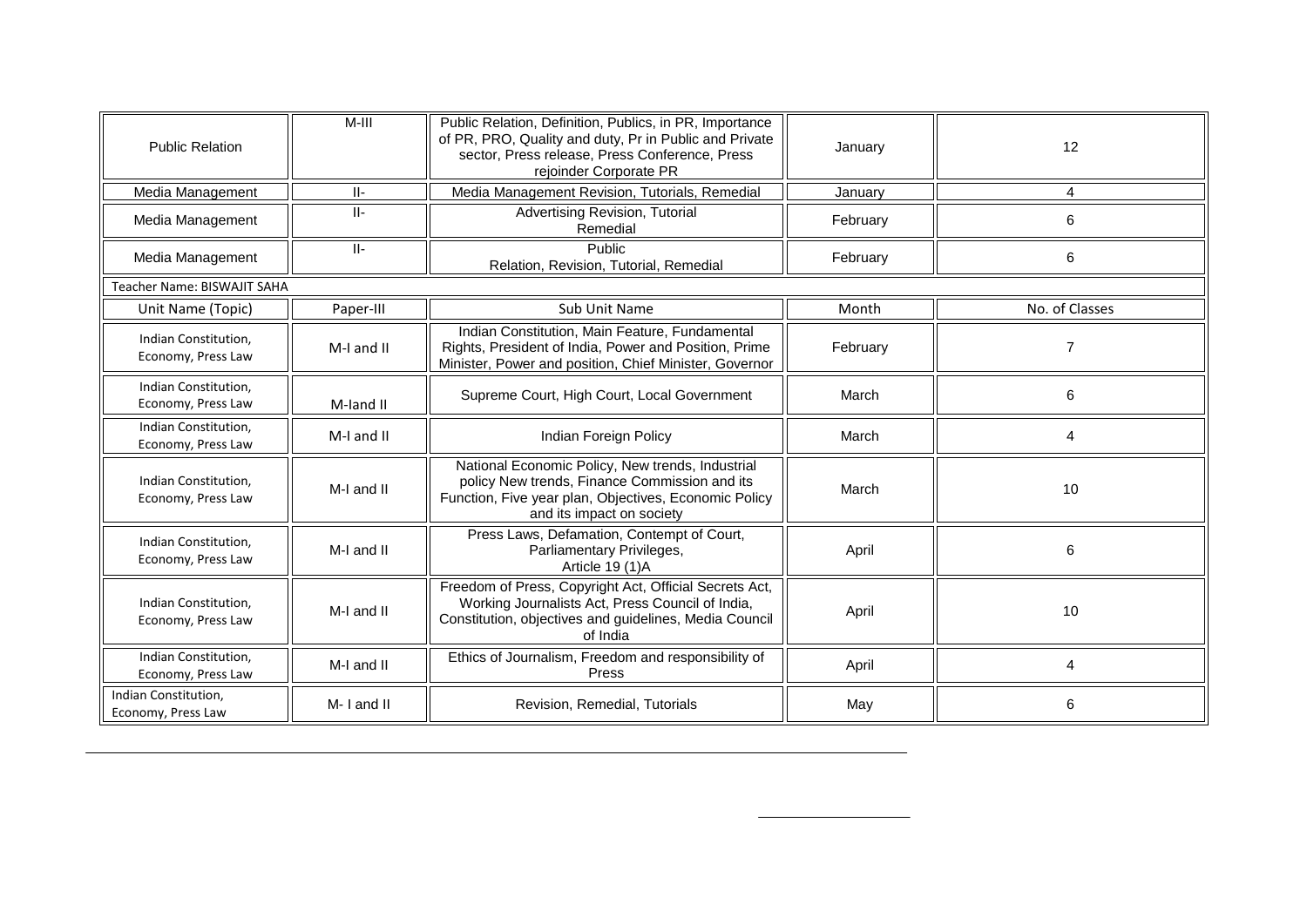## **GOUR MOHAN SACHIN MANDAL MAHAVIDYALAYA**

Department: Journalism and Mass  $Year - 3^{rd}Year$ 

Session: 2015-16

Communication

Teacher Name: BISWAJIT SAHA

| Unit Name (Topic)         | Paper            | Sub Unit Name                                                                                                                                                           | Month     | No. of Classes |
|---------------------------|------------------|-------------------------------------------------------------------------------------------------------------------------------------------------------------------------|-----------|----------------|
| Practical                 | IV-B             |                                                                                                                                                                         |           |                |
| <b>Mass Communication</b> | IV-Theory        | Communication, Definition, Scope and Functions,<br>Mass Communication Definition, Scope and functions                                                                   | August    | 10             |
| <b>Mass Communication</b> | IV-Theory        | Theories and Models, Mass Media Definition types,<br><b>Functions</b>                                                                                                   | September | 12             |
| <b>Mass Communication</b> | <b>IV-Theory</b> | Recent Trends, Impact of new technologies, Film<br>Video                                                                                                                | September |                |
| <b>Mass Communication</b> | IV-Theory        | Specialisation in Reporting, Science Political,<br>Administration, Crime, Fashion, Financial and<br>Agriculture journalism, sports journalism, cover of<br>environment. | October   | 12             |
| <b>Mass Communication</b> | <b>IV-Theory</b> | Human interest, Interpretative and investigative<br>reporting, Importance and scope, Basics qualities<br>planning and style                                             | November  | 8              |
| <b>Mass Communication</b> | <b>IV-Theory</b> | Revision, Remedial, Tutorials                                                                                                                                           | December  |                |
| Practical                 | IV-B             | Writing ad copy classified viva                                                                                                                                         | December  |                |
| Practical                 | IV-B             | Ad. Layout in Photoshop                                                                                                                                                 | December  |                |